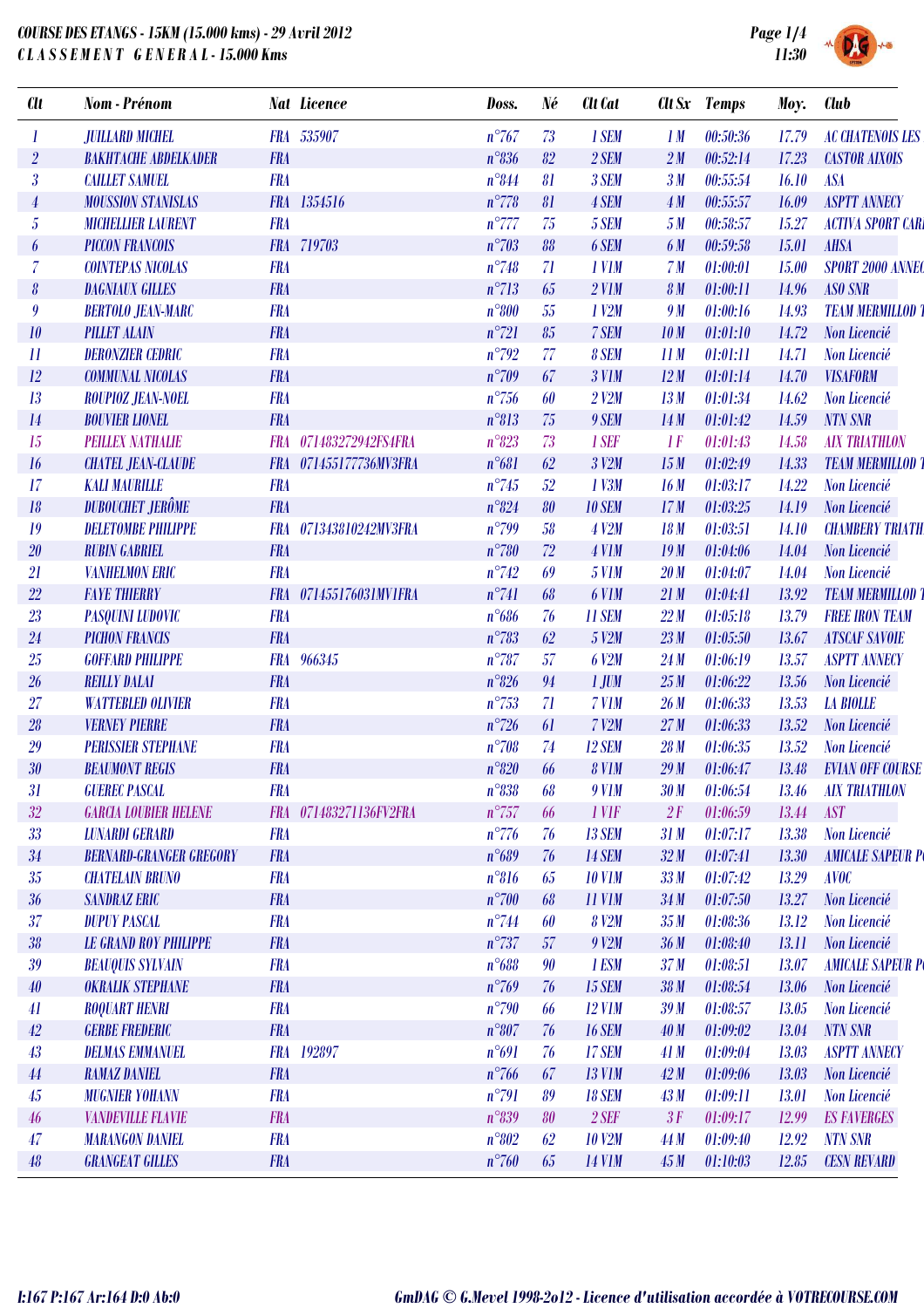## *COURSE DES ETANGS - 15KM (15.000 kms) - 29 Avril 2012 C L A S S E M E N T G E N E R A L - 15.000 Kms*



| <b>Clt</b> | <b>Nom</b> - Prénom           | <b>Nat Licence</b>    | Doss.          | Né | <b>Clt</b> Cat         |             | Clt Sx Temps | Moy.  | <b>Club</b>              |
|------------|-------------------------------|-----------------------|----------------|----|------------------------|-------------|--------------|-------|--------------------------|
| 49         | <b>IACOMETTI MARC</b>         | <b>FRA</b>            | $n^{\circ}728$ | 59 | 11 V2M                 | 46 M        | 01:10:16     | 12.81 | <b>AVOC</b>              |
| 50         | <b>MOLNAR PIERRE</b>          | <b>FRA</b>            | $n^{\circ}828$ | 67 | <b>15 V1M</b>          | 47M         | 01:10:22     | 12.79 | Non Licencié             |
| 51         | <b>KOZIOL NATHAN</b>          | <b>FRA</b>            | $n^{\circ}723$ | 90 | 2 ESM                  | 48 M        | 01:10:24     | 12.78 | <b>Non Licencié</b>      |
| 52         | <b>BOUVIER SERGE</b>          | <b>FRA</b>            | $n^{\circ}784$ | 57 | <b>12 V2M</b>          | 49M         | 01:10:36     | 12.75 | <b>CE SALOMON</b>        |
| 53         | <b>MOUILLE PASCAL</b>         | <b>FRA</b>            | $n^{\circ}755$ | 67 | <b>16 V1M</b>          | 50 M        | 01:10:48     | 12.71 | Non Licencié             |
| 54         | <b>BILLARD PIERRE</b>         | <b>FRA</b>            | $n^{\circ}819$ | 61 | <b>13 V2M</b>          | 51 M        | 01:10:53     | 12.70 | <b>CORATHÔNES</b>        |
| 55         | <b>GHIBAUDO DOUME</b>         | <b>FRA</b>            | $n^{\circ}817$ | 54 | 14 V2M                 | 52M         | 01:10:53     | 12.70 | <b>CORATHÔNES</b>        |
| 56         | <b>EXERTIER FREDERIC</b>      | <b>FRA</b>            | $n^{\circ}701$ | 69 | <b>17 V1M</b>          | 53M         | 01:10:59     | 12.68 | Non Licencié             |
| 57         | <b>PERRIN JEAN CHRISTOPHE</b> | <b>FRA</b>            | $n^{\circ}812$ | 80 | <b>19 SEM</b>          | 54 M        | 01:11:14     | 12.64 | Non Licencié             |
| 58         | <b>BROZZONI MARIE</b>         | <b>FRA</b>            | $n^{\circ}793$ | 92 | 1 ESF                  | 4F          | 01:11:17     | 12.63 | Non Licencié             |
| 59         | <b>BOUCHEREAU ERIC</b>        | <b>FRA</b>            | $n^{\circ}765$ | 64 | <b>18 V1M</b>          | 55 M        | 01:11:24     | 12.61 | Non Licencié             |
| 60         | <b>FEUGIER GAETAN</b>         | <b>FRA</b>            | n°699          | 93 | $2$ JUM                | 56 M        | 01:11:26     | 12.60 | Non Licencié             |
| 61         | <b>CASSE EMMANUEL</b>         | <b>FRA</b>            | $n^{\circ}696$ | 95 | 1 CAM                  | 57 M        | 01:12:05     | 12.49 | Non Licencié             |
| 62         | <b>COURTIAL ERIK</b>          | <b>FRA</b>            | $n^{\circ}764$ | 71 | <b>19 V1M</b>          | 58 M        | 01:12:07     | 12.48 | Non Licencié             |
| 63         | <b>CARRE ALAIN</b>            | <b>FRA</b>            | $n^{\circ}687$ | 53 | 15 V2M                 | 59 M        | 01:12:28     | 12.42 | Non Licencié             |
| 64         | <b>FERNANDEZ ERIC</b>         | <b>FRA</b>            | $n^{\circ}805$ | 66 | <b>20 V1M</b>          | 60 M        | 01:12:38     | 12.39 | Non Licencié             |
| 65         | <b>CHOUVET JERÔME</b>         | <b>FRA</b>            | $n^{\circ}847$ | 64 | <b>21 V1M</b>          | 61 M        | 01:12:38     | 12.39 | Non Licencié             |
| 66         | <b>THOREAU LIONEL</b>         | <b>FRA</b>            | $n^{\circ}835$ | 69 | <b>22 V1M</b>          | 62M         | 01:12:43     | 12.38 | <b>VTT ARAVIS</b>        |
| 67         | <b>CIMAROSTI LAURENT</b>      | <b>FRA</b>            | $n^{\circ}779$ | 71 | <b>23 V1M</b>          | 63 M        | 01:13:05     | 12.32 | <b>AVOC</b>              |
| 68         | <b>MALARD NATHALIE</b>        | 1362756<br><b>FRA</b> | $n^{\circ}825$ | 69 | $2$ V1F                | 5F          | 01:13:20     | 12.27 | <b>AVOC</b>              |
| 69         | <b>BLOSSIER JAMES</b>         | <b>FRA</b>            | $n^{\circ}722$ | 67 | <b>24 V1M</b>          | 64 M        | 01:13:21     | 12.27 | <b>LRDC COURIR</b>       |
| 70         | <b>MIGLIACCIO THIERRY</b>     | <b>FRA</b>            | $n^{\circ}789$ | 63 | <b>25 V1M</b>          | 65 M        | 01:13:22     | 12.27 | <b>LRDC COURIR</b>       |
| 71         | <b>DUTILLEUL FREDERIC</b>     | <b>FRA</b>            | $n^{\circ}734$ | 66 | <b>26 V1M</b>          | 66 M        | 01:13:22     | 12.27 | <b>LRDC COURIR</b>       |
| 72         | <b>CHATEL ERIC</b>            | <b>FRA</b>            | $n^{\circ}733$ | 85 | <b>20 SEM</b>          | 67 M        | 01:14:03     | 12.15 | Non Licencié             |
| 73         | <b>DAGAND MICHEL</b>          | <b>FRA</b>            | $n^{\circ}710$ | 54 | <b>16 V2M</b>          | 68 M        | 01:14:15     | 12.12 | Non Licencié             |
| 74         | <b>SAINT GERMAIN AMANDINE</b> | <b>FRA</b>            | $n^{\circ}759$ | 77 | 3 SEF                  | <b>6F</b>   | 01:14:20     | 12.11 | <b>CESN REVARD</b>       |
| 75         | <b>TRECANI EMMANUEL</b>       | <b>FRA</b>            | $n^{\circ}827$ | 70 | <b>27 V1M</b>          | 69 M        | 01:14:26     | 12.09 | Non Licencié             |
| 76         | <b>RIPPOZ CECILE</b>          | <b>FRA</b>            | $n^{\circ}751$ | 60 | 1 <sup>1</sup>         | 7F          | 01:14:33     | 12.07 | <b>NTN SNR</b>           |
| 77         | <b>BRAND MICKAEL</b>          | <b>FRA</b>            | $n^{\circ}846$ | 86 | <b>21 SEM</b>          | <b>70 M</b> | 01:14:34     | 12.07 | Non Licencié             |
| 78         | <b>BLIN EMMANUEL</b>          | <b>FRA</b>            | $n^{\circ}704$ | 73 | <b>22 SEM</b>          | 71M         | 01:14:49     | 12.03 | Non Licencié             |
| 79         | <b>DEHON YVES</b>             | <b>FRA</b>            | $n^{\circ}735$ | 47 | $2$ V3M                | 72M         | 01:14:57     | 12.01 | Non Licencié             |
| 80         | <b>SANZAY JEAN CHRISTOPHE</b> | <b>FRA</b>            | $n^{\circ}707$ | 66 | <b>28 V1M</b>          | 73M         | 01:15:01     | 12.00 | Non Licencié             |
| 81         | <b>VERNHOLLES GUY</b>         | FRA 171577            | $n^{\circ}719$ | 58 | 17 V2M                 | 74 M        | 01:15:02     | 12.00 | <b>AHSA</b>              |
| 82         | <b>BOURRIEN GERARD</b>        | <b>FRA</b>            | $n^{\circ}706$ | 52 | 3 V3M                  | 75M         | 01:15:05     | 11.99 | Non Licencié             |
| 83         | <b>VILLARD PATRICK</b>        | <b>FRA</b>            | $n^{\circ}845$ | 62 | <b>18 V2M</b>          | 76 M        | 01:15:08     | 11.98 | <b>TEFAL</b>             |
| 84         | <b>GUIOT GINER VIOLAINE</b>   | <b>FRA</b>            | $n^{\circ}736$ | 78 | 4 SEF                  | 8F          | 01:15:18     | 11.95 | <b>LES TRAILERS DES</b>  |
| 85         | <b>FEREZ OLIVIER</b>          | <b>FRA</b>            | $n^{\circ}732$ | 70 | <b>29 V1M</b>          | 77M         | 01:15:19     | 11.95 | <b>CORRIDA DE METZ 1</b> |
| 86         | <b>CHARDULLO GRAZIANO</b>     | <b>FRA</b>            | $n^{\circ}843$ | 63 | <b>30 V1M</b>          | 78 M        | 01:15:36     | 11.91 | Non Licencié             |
| 87         | <b>SONDAZ EDDY</b>            | <b>FRA</b>            | $n^{\circ}682$ | 71 | <b>31 V1M</b>          | 79M         | 01:15:39     | 11.90 | <b>TEFAL</b>             |
| 88         | <b>RICHARD FRANCOIS</b>       | <b>FRA</b>            | $n^{\circ}739$ | 54 | <b>19 V2M</b>          | <b>80 M</b> | 01:16:16     | 11.80 | <b>LE REFLET D'ARMA</b>  |
| 89         | RODRIGUEZ LYDIA               | <b>FRA</b>            | $n^{\circ}705$ | 72 | $3$ V1F                | 9F          | 01:17:03     | 11.68 | Non Licencié             |
| 90         | <b>BILLARD MARIE</b>          | <b>FRA</b>            | $n^{\circ}818$ | 62 | $2$ V <sub>2</sub> $F$ | 10F         | 01:17:21     | 11.64 | <b>CORATHÔNES</b>        |
| 91         | <b>BRAND PASCAL</b>           | <b>FRA</b>            | $n^{\circ}842$ | 90 | 3 ESM                  | 81 M        | 01:17:29     | 11.62 | Non Licencié             |
| 92         | <b>BARTOLI JACQUES</b>        | <b>FRA</b>            | $n^{\circ}731$ | 43 | 4 V3M                  | 82M         | 01:17:51     | 11.56 | Non Licencié             |
| 93         | <b>FLECKSTEINER DANIEL</b>    | <b>FRA</b>            | $n^{\circ}702$ | 52 | 5 V3M                  | 83 M        | 01:17:53     | 11.56 | Non Licencié             |
| 94         | <b>BENETREAU ERIC</b>         | <b>FRA</b>            | $n^{\circ}803$ | 64 | 32 V1M                 | 84 M        | 01:17:54     | 11.55 | Non Licencié             |
| 95         | RABILLOUD MICKAEL             | <b>FRA</b>            | $n^{\circ}774$ | 76 | <b>23 SEM</b>          | 85M         | 01:17:58     | 11.54 | Non Licencié             |
| 96         | <b>DEGOUSEE ERIC</b>          | <b>FRA</b>            | $n^{\circ}786$ | 69 | <b>33 V1M</b>          | <b>86 M</b> | 01:18:00     | 11.54 | Non Licencié             |
|            |                               |                       |                |    |                        |             |              |       |                          |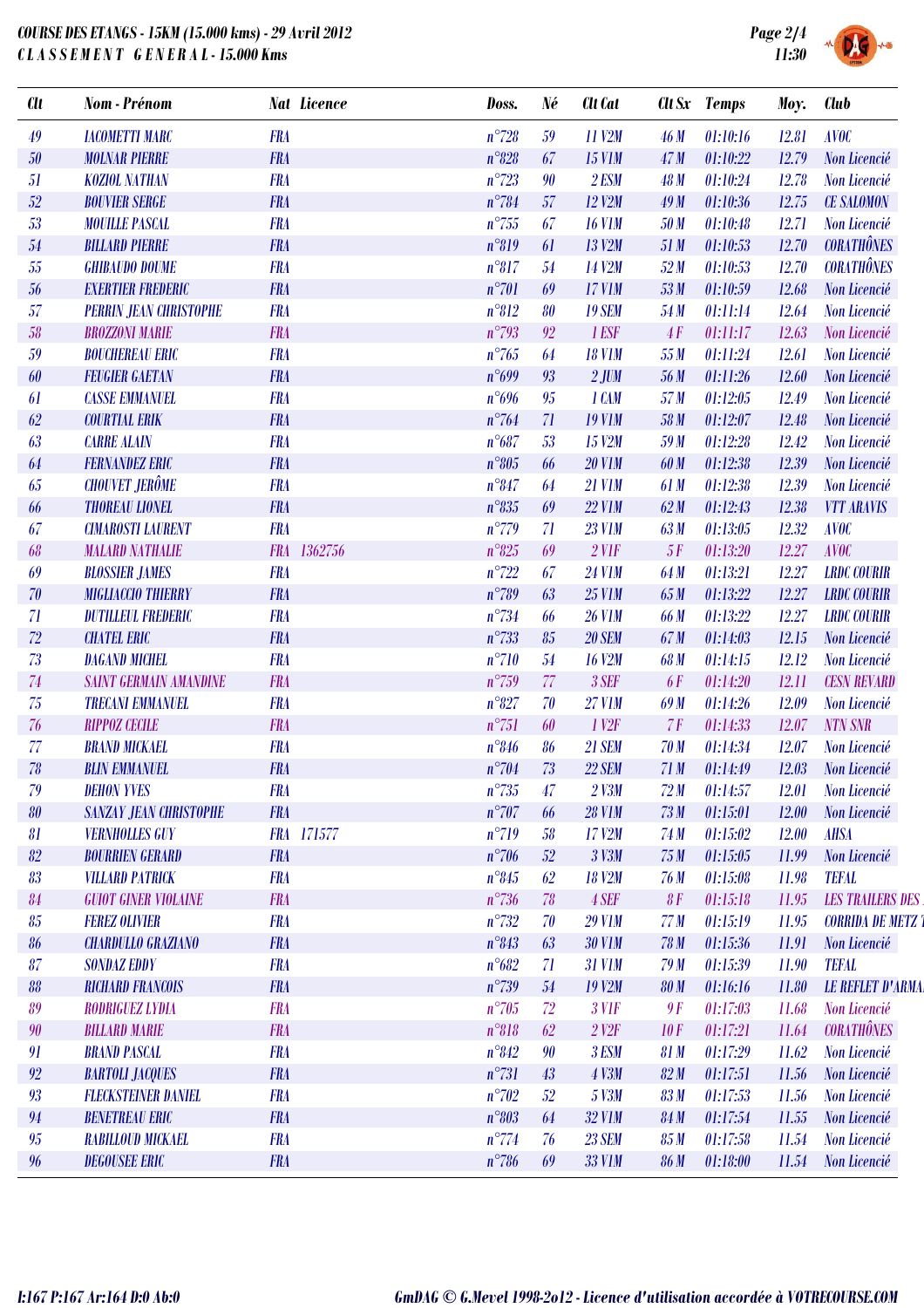## *COURSE DES ETANGS - 15KM (15.000 kms) - 29 Avril 2012 C L A S S E M E N T G E N E R A L - 15.000 Kms*



| <b>Clt</b> | <b>Nom</b> - Prénom                  |            | <b>Nat Licence</b> | Doss.           | Né | Clt Cat           |                  | Clt Sx Temps | Moy.  | <b>Club</b>           |
|------------|--------------------------------------|------------|--------------------|-----------------|----|-------------------|------------------|--------------|-------|-----------------------|
| 97         | <b>CLAVEL ALAIN</b>                  | <b>FRA</b> |                    | $n^{\circ}684$  | 58 | <b>20 V2M</b>     | 87 <sub>M</sub>  | 01:18:02     | 11.53 | Non Licencié          |
| 98         | <b>RIZZO JACKY</b>                   | <b>FRA</b> |                    | $n^{\circ}798$  | 59 | 21 V2M            | <b>88 M</b>      | 01:18:16     | 11.50 | Non Licencié          |
| 99         | <b>POIVRE LIONEL</b>                 | <b>FRA</b> |                    | $n^{\circ}811$  | 58 | <b>22 V2M</b>     | 89 M             | 01:18:36     | 11.45 | <b>AMICOURSE</b>      |
| 100        | <b>CABRIN PATRICK</b>                | <b>FRA</b> |                    | $n^{\circ}772$  | 56 | <b>23 V2M</b>     | 90 M             | 01:18:49     | 11.42 | Non Licencié          |
| 101        | <b>TRIQUARD CHRISTIAN</b>            | <b>FRA</b> |                    | $n^{\circ}712$  | 57 | 24 V2M            | 91 M             | 01:18:51     | 11.42 | Non Licencié          |
| 102        | <b>DURIF EMMANUELLE</b>              | <b>FRA</b> |                    | n°692           | 69 | $4$ V1F           | 11F              | 01:18:54     | 11.41 | Non Licencié          |
| 103        | <b>MAHIEUX REYNALD</b>               | <b>FRA</b> |                    | $n^{\circ}717$  | 70 | <b>34 V1M</b>     | 92M              | 01:19:09     | 11.37 | Non Licencié          |
| 104        | <b>VIANT SIBYLLE</b>                 | <b>FRA</b> |                    | $n^{\circ}727$  | 65 | <b>5 VIF</b>      | 12F              | 01:19:21     | 11.34 | Non Licencié          |
| 105        | <b>MERLO LISA</b>                    | <b>FRA</b> |                    | $n^{\circ}738$  | 58 | 3 <sup>12F</sup>  | 13F              | 01:19:48     | 11.28 | Non Licencié          |
| 106        | <b>COUTAZ PHILIPPE</b>               | <b>FRA</b> |                    | $n^{\circ}795$  | 68 | <b>35 V1M</b>     | 93 M             | 01:20:07     | 11.23 | <b>APDC</b>           |
| 107        | <b>MATTEI JACQUES</b>                | <b>FRA</b> |                    | $n^{\circ}840$  | 65 | <b>36 V1M</b>     | 94 M             | 01:20:17     | 11.21 | <b>NTN SNR</b>        |
| 108        | <b>VISENTIN COURTEVILLE CAROLINE</b> | <b>FRA</b> |                    | $n^{\circ}788$  | 79 | 5 SEF             | 14F              | 01:20:19     | 11.21 | CAF                   |
| 109        | <b>MICHOT LAURENT</b>                | <b>FRA</b> |                    | $n^{\circ}695$  | 72 | <b>37 V1M</b>     | 95 M             | 01:20:25     | 11.19 | Non Licencié          |
| 110        | <b>SZMIGIEL JULIE</b>                | <b>FRA</b> |                    | $n^{\circ}833$  | 88 | 6 SEF             | 15F              | 01:20:33     | 11.17 | Non Licencié          |
| 111        | <b>RAZIMBAUD ANNE-LAURE</b>          | <b>FRA</b> |                    | $n^{\circ}725$  | 75 | 7 SEF             | 16F              | 01:20:37     | 11.17 | Non Licencié          |
| 112        | <b>MAYU JEAN</b>                     | <b>FRA</b> |                    | $n^{\circ}758$  | 49 | 6 V3M             | 96 M             | 01:20:41     | 11.16 | <b>EJS</b>            |
| 113        | <b>PECH GILLES</b>                   | <b>FRA</b> |                    | $n^{\circ}770$  | 59 | 25 V2M            | 97 M             | 01:20:50     | 11.14 | Non Licencié          |
| 114        | <b>AURIERES FRANCIS</b>              | <b>FRA</b> |                    | $n^{\circ}729$  | 65 | <b>38 V1M</b>     | 98 M             | 01:21:04     | 11.10 | Non Licencié          |
| 115        | SOGNO VANINA                         | <b>FRA</b> |                    | $n^{\circ}$ 724 | 72 | 6 VIF             | 17F              | 01:21:13     | 11.08 | Non Licencié          |
| 116        | <b>BAILLARD MARC</b>                 | <b>FRA</b> |                    | $n^{\circ}720$  | 55 | <b>26 V2M</b>     | 99 M             | 01:21:14     | 11.08 | <b>AVOC</b>           |
| 117        | <b>CLAVEL PASCALE</b>                | <b>FRA</b> |                    | $n^{\circ}685$  | 62 | <b>4 V2F</b>      | 18F              | 01:21:46     | 11.01 | Non Licencié          |
| 118        | <b>SUCHET BERNARD</b>                | <b>FRA</b> |                    | $n^{\circ}775$  | 47 | $7$ $V3M$         | 100 M            | 01:22:01     | 10.97 | <b>AVOC</b>           |
| 119        | <b>GENOULAZ VERONIQUE</b>            | <b>FRA</b> |                    | $n^{\circ}782$  | 67 | 7 VIF             | 19F              | 01:22:05     | 10.97 | <b>GRESY SUR AIX</b>  |
| 120        | <b>AYGALENC FRANCK</b>               | <b>FRA</b> |                    | $n^{\circ}743$  | 70 | <b>39 V1M</b>     | <b>101 M</b>     | 01:22:33     | 10.90 | Non Licencié          |
| 121        | <b>BLIN MARCEL</b>                   | <b>FRA</b> |                    | $n^{\circ}761$  | 53 | 27 V2M            | 102M             | 01:23:31     | 10.78 | <b>ELAN VOGLANAIS</b> |
| 122        | <b>CHARVIN STEPHANE</b>              | <b>FRA</b> |                    | $n^{\circ}806$  | 72 | <b>40 V1M</b>     | 103 M            | 01:24:02     | 10.71 | <b>TEFAL</b>          |
| 123        | <b>CRIADO MARIE-France</b>           | <b>FRA</b> | 538178             | $n^{\circ}746$  | 56 | 5 V <sub>2F</sub> | 20F              | 01:24:39     | 10.63 | <b>AHSA RUMILLY</b>   |
| 124        | <b>MONDORIO GEORGES</b>              | <b>FRA</b> |                    | $n^{\circ}773$  | 66 | <b>41 V1M</b>     | 104 M            | 01:24:56     | 10.60 | Non Licencié          |
| 125        | <b>RATEL PASCAL</b>                  | <b>FRA</b> |                    | $n^{\circ}694$  | 61 | <b>28 V2M</b>     | 105M             | 01:25:00     | 10.59 | Non Licencié          |
| 126        | <b>BLANC AUDREY</b>                  | <b>FRA</b> |                    | $n^{\circ}752$  | 84 | 8 SEF             | 21F              | 01:25:27     | 10.53 | <b>NTN SNR</b>        |
| 127        | <b>CHRIST MARIELLE</b>               | <b>FRA</b> |                    | $n^{\circ}822$  | 65 | 8 VIF             | 22F              | 01:25:33     | 10.52 | <b>ASA</b>            |
| 128        | <b>GALLIOZ SANDRA</b>                | <b>FRA</b> |                    | $n^{\circ}821$  | 77 | 9 SEF             | 23F              | 01:25:36     | 10.51 | <b>ASA</b>            |
| 129        | <b>PERRON-BERTHET MARIE-HELENE</b>   | <b>FRA</b> |                    | $n^{\circ}718$  | 67 | $9$ V1F           | 24F              | 01:26:47     | 10.37 | Non Licencié          |
| 130        | <b>VALT HENRI</b>                    | <b>FRA</b> |                    | $n^{\circ}785$  | 62 | 29 V2M            | 106 M            | 01:26:47     | 10.37 | Non Licencié          |
| 131        | <b>POIRIER SOLANGE</b>               | <b>FRA</b> |                    | $n^{\circ}730$  | 58 | 6 V <sub>2F</sub> | 25F              | 01:26:54     | 10.36 | <b>EJS</b>            |
| 132        | <b>PIOLAT MANCINI ANNE MARIE</b>     | <b>FRA</b> |                    | $n^{\circ}830$  | 69 | <b>10 V1F</b>     | 26F              | 01:28:13     | 10.20 | Non Licencié          |
| 133        | <b>DESMOUILLERES CHRYSTELLE</b>      | <b>FRA</b> |                    | $n^{\circ}831$  | 70 | $11$ VIF          | 27F              | 01:28:13     | 10.20 | Non Licencié          |
| 134        | <b>DEVOUCOUX ANNE SOPHIE</b>         | <b>FRA</b> |                    | $n^{\circ}832$  | 69 | <b>12 VIF</b>     | 28F              | 01:28:13     | 10.20 | Non Licencié          |
| 135        | <b>LEBRET PHILIPPE</b>               | <b>FRA</b> |                    | $n^{\circ}768$  | 69 | <b>42 V1M</b>     | 107 <sub>M</sub> | 01:28:34     | 10.16 | Non Licencié          |
| 136        | <b>VANOPSLAGH SYLVIE</b>             | <b>FRA</b> |                    | $n^{\circ}815$  | 69 | <b>13 VIF</b>     | 29F              | 01:28:35     | 10.16 | <b>SPAC</b>           |
| 137        | <b>PICHON MOLLON VALERIE</b>         | <b>FRA</b> |                    | $n^{\circ}837$  | 62 | 7 <sub>Y2F</sub>  | 30F              | 01:28:37     | 10.16 | Non Licencié          |
| 138        | <b>BARANDA ALAIN</b>                 | <b>FRA</b> |                    | $n^{\circ}754$  | 57 | <b>30 V2M</b>     | 108 M            | 01:28:48     | 10.14 | Non Licencié          |
| 139        | <b>MOUREY PIERRE</b>                 | <b>FRA</b> |                    | $n^{\circ}797$  | 57 | 31 V2M            | 109 <sub>M</sub> | 01:29:31     | 10.05 | Non Licencié          |
| 140        | <b>FIGUEREDO MICHEL</b>              | <b>FRA</b> |                    | $n^{\circ}808$  | 60 | 32 V2M            | 110M             | 01:29:50     | 10.02 | Non Licencié          |
| 141        | <b>RATEL MARIE-PIERRE</b>            | <b>FRA</b> |                    | $n^{\circ}693$  | 64 | <b>14 V1F</b>     | 31F              | 01:30:47     | 9.91  | Non Licencié          |
| 142        | <b>MOUREY VERONIQUE</b>              | <b>FRA</b> |                    | $n^{\circ}796$  | 59 | 8 V <sub>2F</sub> | 32F              | 01:30:47     | 9.91  | Non Licencié          |
| 143        | <b>DUMERMUTH CHANTAL</b>             | <b>FRA</b> |                    | $n^{\circ}841$  | 75 | <b>10 SEF</b>     | 33F              | 01:32:02     | 9.78  | Non Licencié          |
| 144        | ROUX-MICHOLLET YVES                  | <b>FRA</b> |                    | $n^{\circ}804$  | 51 | <b>8 V3M</b>      | 111M             | 01:32:02     | 9.78  | Non Licencié          |
|            |                                      |            |                    |                 |    |                   |                  |              |       |                       |